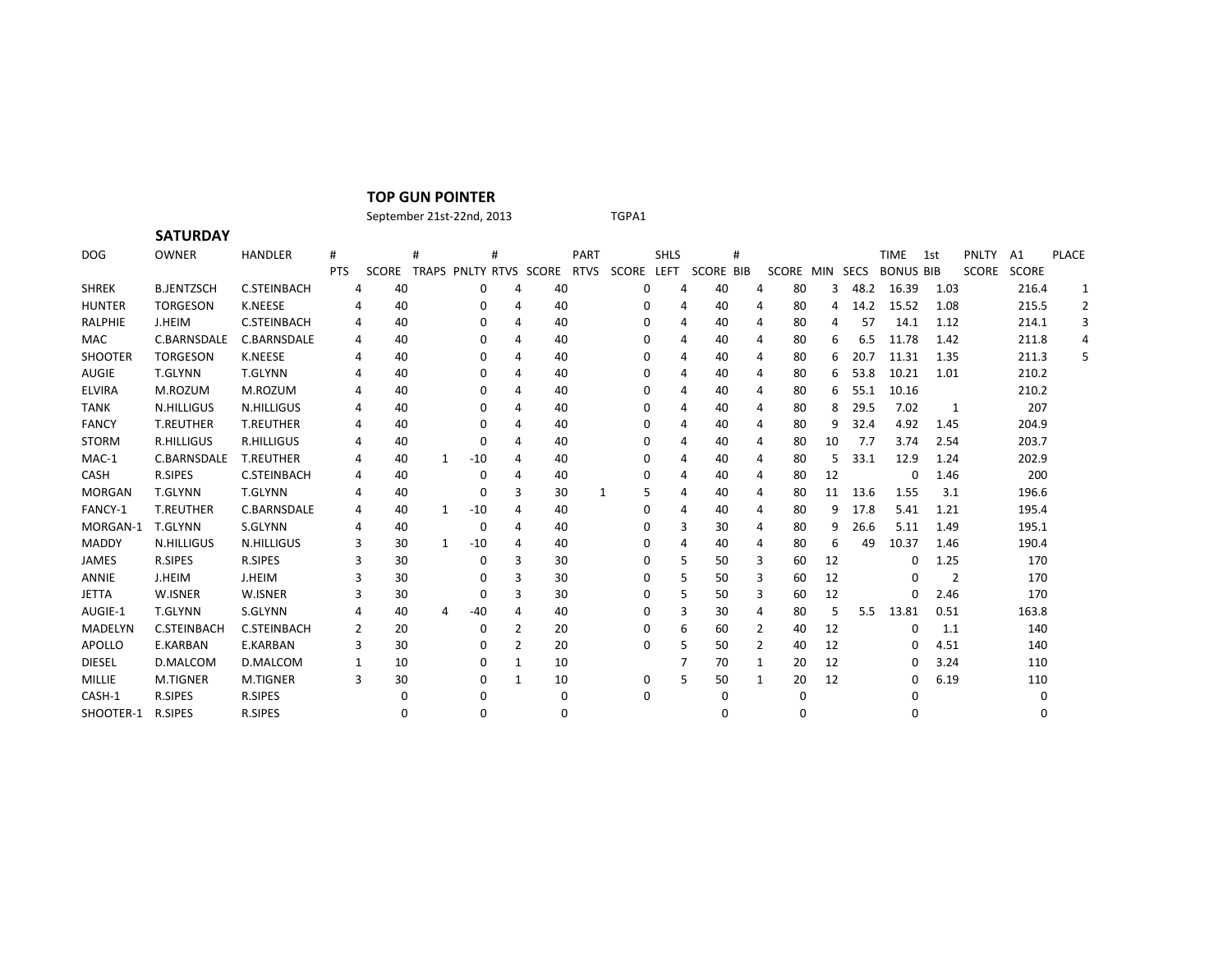| <b>TOP GUN POINTER</b> |  |
|------------------------|--|
|------------------------|--|

September 21st-22nd, 2013 TGPA2

|                | <b>SUNDAY</b>      |                    |            |    |   |          |                |                                   |             |            |             |           |   |       |          |      |              |      |              | Sun          |              |   |
|----------------|--------------------|--------------------|------------|----|---|----------|----------------|-----------------------------------|-------------|------------|-------------|-----------|---|-------|----------|------|--------------|------|--------------|--------------|--------------|---|
| <b>DOG</b>     | OWNER              | <b>HANDLER</b>     | #          |    | # |          | #              |                                   | <b>PART</b> |            | <b>SHLS</b> | #         |   |       |          |      | <b>TIME</b>  | 1st  | <b>PNLTY</b> | A2           | <b>PLACE</b> |   |
|                |                    |                    | <b>PTS</b> |    |   |          |                | SCORE TRAPS PNLTY RTVS SCORE RTVS |             | SCORE LEFT |             | SCORE BIB |   | SCORE | MIN SECS |      | <b>BONUS</b> | BIB  | SCORE        | <b>SCORE</b> |              |   |
| <b>SHREK</b>   | <b>B.JENTZSCH</b>  | <b>C.STEINBACH</b> | 4          | 40 |   | 0        | 4              | 40                                |             | 0          | 4           | 40        | 4 | 80    | 4        | 45.4 | 14.48        | 0.54 |              | 214.48       | 1            |   |
| <b>RALPHIE</b> | <b>J.HEIM</b>      | <b>C.STEINBACH</b> | 4          | 40 |   | 0        | 4              | 40                                |             | 0          | 4           | 40        | 4 | 80    | 5        | 6.4  | 13.79        | 0.56 |              | 213.79       | 2            |   |
| <b>MADELYN</b> | <b>C.STEINBACH</b> | <b>C.STEINBACH</b> | 4          | 40 |   | 0        | 4              | 40                                |             | 0          | 4           | 40        | 4 | 80    | 5        | 34.6 | 12.84        | 1.06 |              | 212.84       |              |   |
| ANNIE          | J.HEIM             | T.GLYNN            | 4          | 40 |   | 0        | 4              | 40                                |             | 0          | 4           | 40        | 4 | 80    | 5        | 39.2 | 12.69        | 1.4  |              | 212.69       |              | 4 |
| <b>HUNTER</b>  | <b>TORGESON</b>    | K.NEESE            | 4          | 40 |   | 0        | 4              | 40                                |             | 0          | 4           | 40        | 4 | 80    | 5        | 55.7 | 12.14        | 1.06 |              | 212.14       | 5            |   |
| HUNTER-1       | <b>TORGESON</b>    | <b>R.SIPES</b>     | 4          | 40 |   | 0        | 4              | 40                                |             | 0          | 4           | 40        | 4 | 80    | 6        | 22.7 | 11.24        | 1.36 |              | 211.24       |              |   |
| CASH-1         | <b>R.SIPES</b>     | <b>R.SIPES</b>     | 4          | 40 |   | 0        | 4              | 40                                |             | 0          | 4           | 40        | 4 | 80    | 6        | 57.1 | 10.1         | 1.22 |              | 210.1        |              |   |
| MAC-1          | <b>C.BARNSDALE</b> | <b>T.REUTHER</b>   | 4          | 40 |   | 0        | 4              | 40                                |             | 0          | 4           | 40        | 4 | 80    | 7        | 42.9 | 8.57         | 1.22 |              | 208.57       |              |   |
| <b>FANCY</b>   | <b>T.REUTHER</b>   | <b>T.REUTHER</b>   | 4          | 40 |   | 0        | 4              | 40                                |             | 0          | 4           | 40        | 4 | 80    | 8        | 40.8 | 6.64         | 1.39 |              | 206.64       |              |   |
| <b>AUGIE</b>   | <b>T.GLYNN</b>     | <b>T.GLYNN</b>     | 4          | 40 |   | 0        | 4              | 40                                |             | 0          | 4           | 40        | 4 | 80    | 9        | 24.3 | 5.19         | 1.12 |              | 205.19       |              |   |
| <b>TANK</b>    | N.HILLIGUS         | <b>N.HILLIGUS</b>  | 4          | 40 |   | 0        | 4              | 40                                |             | 0          | 4           | 40        | 4 | 80    | 9        | 31.5 | 4.95         | 0.59 |              | 204.95       |              |   |
| <b>SHOOTER</b> | <b>TORGESON</b>    | <b>K.NEESE</b>     | 4          | 40 |   | 0        | 4              | 40                                |             | 0          | 4           | 40        | 4 | 80    | 10       | 19.1 | 3.36         | 4.08 |              | 203.36       |              |   |
| <b>CASH</b>    | <b>R.SIPES</b>     | <b>C.STEINBACH</b> | 3          | 30 |   | 0        | 4              | 40                                |             | 0          | 4           | 40        | 4 | 80    | 5        | 40.5 | 12.65        | 1.05 |              | 202.65       |              |   |
| <b>DIESEL</b>  | D.MALCOM           | D.MALCOM           | 4          | 40 |   | 0        | 4              | 40                                |             | 0          | 4           | 40        | 4 | 80    | 11       | 35   | 0.83         | 2.06 |              | 200.83       |              |   |
| SHOOTER-1      | <b>R.SIPES</b>     | <b>R.SIPES</b>     | 4          | 40 |   | 0        | 4              | 40                                |             |            | 3           | 30        | 4 | 80    | 6        | 37.3 | 10.76        | 2.18 |              | 200.76       |              |   |
| MORGAN-1       | T.GLYNN            | S.GLYNN            | 4          | 40 |   | 0        | 4              | 40                                |             | 0          | 3           | 30        | 4 | 80    |          | 56.9 | 8.1          | 2.17 |              | 198.1        |              |   |
| FANCY-1        | <b>T.REUTHER</b>   | C.BARNSDALE        | 4          | 40 |   | 0        | 4              | 40                                |             | 0          | 3           | 30        | 4 | 80    | 12       |      | 0            | 2.05 |              | 190          |              |   |
| <b>MORGAN</b>  | <b>T.GLYNN</b>     | <b>TONY</b>        | 4          | 40 |   | 0        | 4              | 40                                |             | 0          | 3           | 30        | 4 | -80   | 12       |      | 0            | 2.27 |              | 190          |              |   |
| MADDY          | <b>N.HILLIGUS</b>  | <b>N.HILLIGUS</b>  | 4          | 40 |   | 0        | 3              | 30                                |             | 0          | 5           | 50        | 3 | 60    | 12       |      | 0            | 4.18 |              | 180          |              |   |
| <b>JETTA</b>   | W.ISNER            | W.ISNER            | 4          | 40 |   | 0        | 4              | 40                                |             | 0          | 1           | 10        | 4 | 80    | 9        | 17   | 5.43         | 1.46 |              | 175.43       |              |   |
| <b>STORM</b>   | R.HILLIGUS         | <b>R.HILLIGUS</b>  | 3          | 30 |   | 0        | 3              | 30                                |             | 0          | 5           | 50        | 3 | -60   | 12       |      | 0            | 0.56 |              | 170          |              |   |
| MAC            | C.BARNSDALE        | C.BARNSDALE        | 3          | 30 |   | 0        | 3              | 30                                |             | 0          | 4           | 40        | 3 | 60    | 12       |      | 0            | 1.02 |              | 160          |              |   |
| <b>ELVIRA</b>  | M.ROZUM            | M.ROZUM            | 2          | 20 |   | 0        | $\overline{2}$ | 20                                |             | 0          | 6           | 60        | 2 | 40    | 12       |      | 0            | 1.1  |              | 140          |              |   |
| <b>JAMES</b>   | <b>R.SIPES</b>     | R.SIPES            | 2          | 20 |   | 0        | $\overline{2}$ | 20                                |             | 0          | 6           | 60        | 2 | 40    | 12       |      | 0            | 1.21 |              | 140          |              |   |
| <b>APOLLO</b>  | E.KARBAN           | E.KARBAN           |            | 20 |   | 0        | 1              | 10                                |             | 5<br>1     | 5           | 50        | 2 | 40    | 12       |      | 0            | 6.38 |              | 125          |              |   |
| AUGIE-1        | <b>T.GLYNN</b>     | S.GLYNN            | 3          | 30 | 1 | $-10$    | $\overline{2}$ | 20                                |             | 0          | 4           | 40        | 2 | 40    | 12       |      | 0            | 1.15 |              | 120          |              |   |
| <b>MILLIE</b>  | <b>M.TIGNER</b>    | <b>M.TIGNER</b>    | 3          | 30 |   | $\Omega$ | 1              | 10                                |             | 0          | 3           | 30        | 1 | 20    | 12       |      | 0            | 1.43 |              | 90           |              |   |

0 0 0 0 0 0 0 0